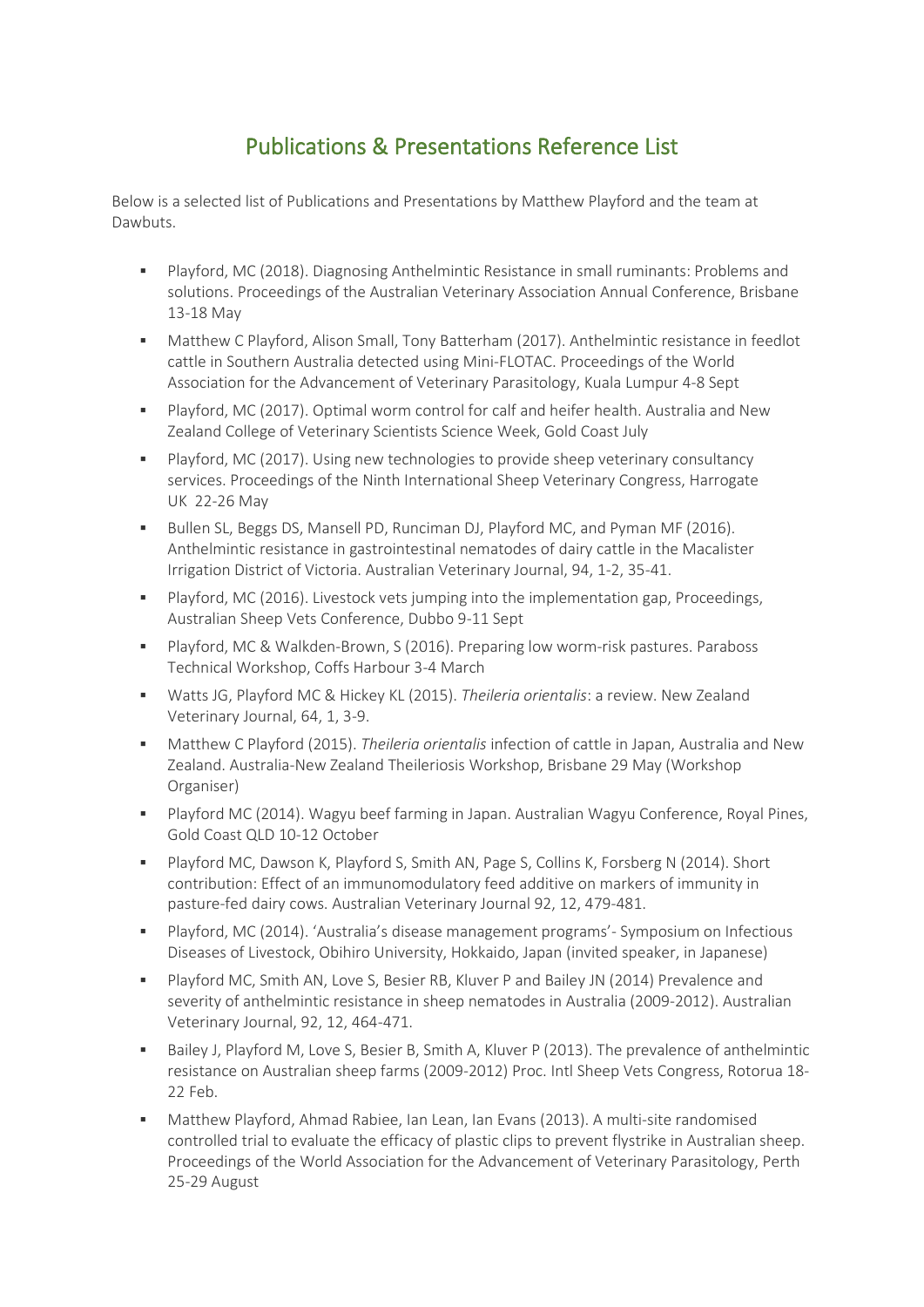- Lloyd, J and Playford, MC (2013). A producer's guide to sheep husbandry practices. Meat and Livestock Australia, North Sydney.
- Playford MC (2012). Prevention- Treatment in the absence of a diagnosis? Proc. Australian Cattle Vets Conference, Hunter Valley 27-30 March
- Playford MC (2012). Preventing theileriosis in cattle. Proc. Australian Cattle Vets Conference, Hunter Valley 27-30 March
- Playford MC (2012). Parasites- preventing production loss in lactating cattle. Proc. Australian Cattle Vets Conference, Hunter Valley 27-30 March
- Playford MC (2012). Parasites- preventing production loss in growing animals. Proc. Australian Cattle Vets Conference, Hunter Valley 27-30 March
- Playford MC (2012). Preventing zoonoses. Proc. Australian Cattle Vets Conference, Hunter Valley 27-30 March
- Playford MC (2012). Preventing product resistance- how to sell and recommend antiparasitic treatments. Proc. Australian Cattle Vets Conference, Hunter Valley 27-30 March
- BR Watt, M Playford and J Eppleston (2012). A Pilot Survey into the Efficacy of Abamectin, Closantel and a Triple Combination Anthelmintic against Gastrointestinal Nematodes of Sheep on the NSW Central Tablelands. The Asian-Australasian Association of Animal Production Societies (*AAAP*) Animal Science Congress, 8 Feb
- MC Playford, I Evans, JB Lloyd, P Lawton, AR Rabiee, IJ Lean (2012). Multisite randomised controlled trial to evaluate polypropylene clips applied to the breech of lambs as an alternative to mulesing. I: effects on body weight, breech bare area measurements and scores, wrinkle scores and faecal and urine staining. Australian Veterinary Journal 90, 11, 415- 422.
- AR Rabiee, MC Playford, I Evans, G Lindon, M Stevenson, IJ Lean (2012). Multisite randomised controlled trial to evaluate polypropylene clips applied to the breech of lambs as an alternative to mulesing. II: multivariate analysis of relationships between clip treatment and operator, sheep, farm and environmental factors. Australian Veterinary Journal 90, 11; 423- 432.
- Playford, MC (2012). The Australian Wagyu Industry. Wagyu Association of Iki, Kyushu, Japan (Invited speaker, in Japanese).
- Playford MC (2011). Guidelines for veterinary personal biosecurity. Australian Veterinary Association, Sydney.
- Joseph Kamau, Albertus J de Vos, Matthew Playford, Bashir Salim, Peter Kinyanjui, Chihiro Sugimoto (2011). Emergence of new types of *Theileria orientalis* in Australian cattle and possible cause of theileriosis outbreaks. Parasites and Vectors 4:22.
- Playford MC (2010). Theileriosis: Don't miss this new emerging disease. Proc. Australian Veterinary Association Conference, Brisbane 23-28 May
- Playford MC (2010). Anthelmintic resistance in cattle: Ignorance is bliss! Proc. Australian Veterinary Association Conference, Brisbane 23-28 May
- Lean, I.J.; Westwood, C.T.; Playford, M.C. (2008). Livestock disease threats associated with intensification of pastoral dairy farming. New Zealand Veterinary Journal, 56, 6: 261-269(9).
- Rabiee AR, Playford MC, Stevenson M, Lean IJ (2006). Risk Assessment on Cattle Ticks and Tick Fever. Report for the New South Wales Department of Primary Industries
- Playford MC, Rabiee AR, Lean IJ, Ritchie M (2005). Review of research needs for cattle tick control. Phases I and II. (Meat & Livestock Australia, North Sydney).